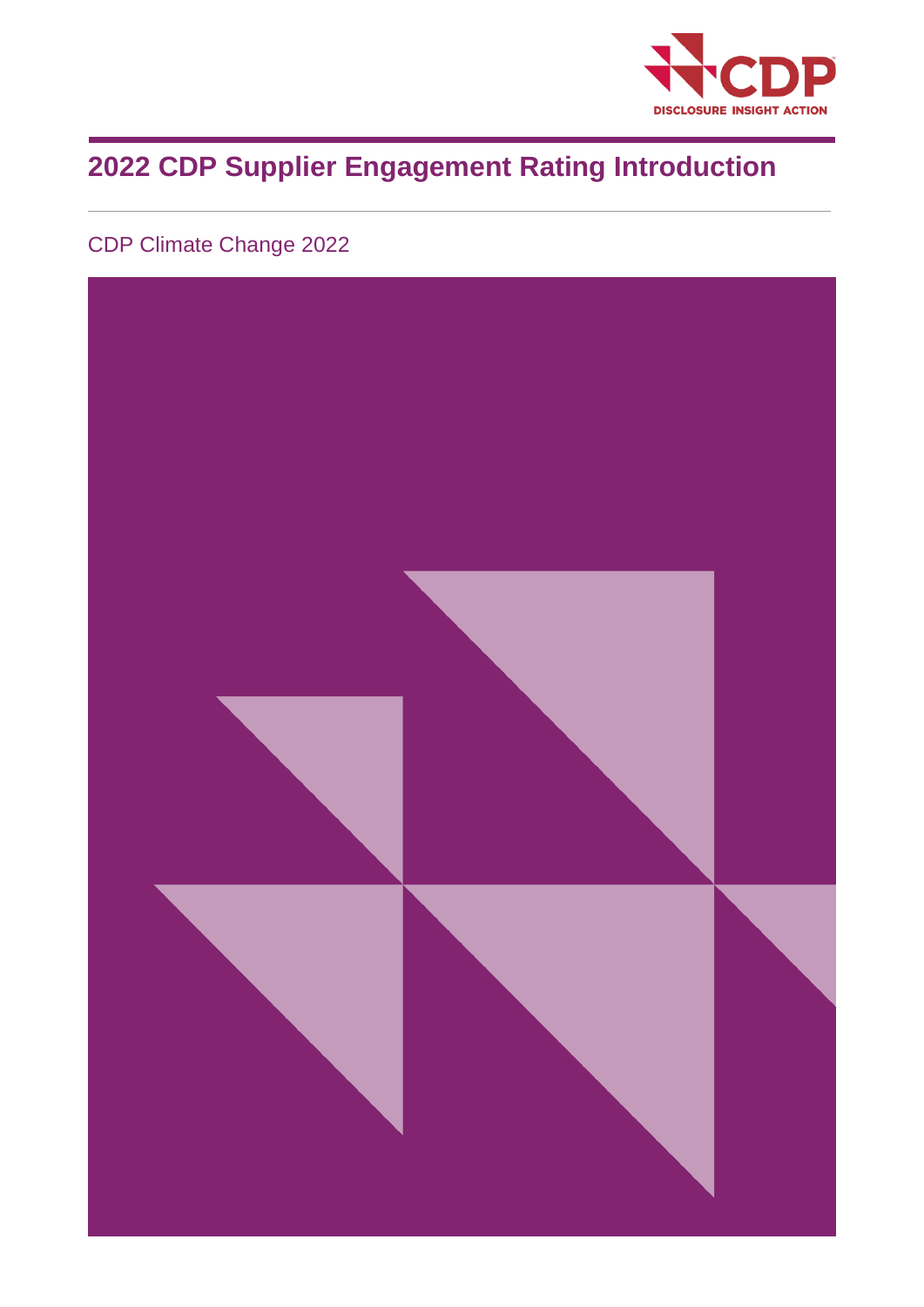# **Contents**

| Introduction to the CDP Supply Chain Program's Supplier Engagement Rating3                 |  |
|--------------------------------------------------------------------------------------------|--|
|                                                                                            |  |
|                                                                                            |  |
|                                                                                            |  |
| Question(s): C1.3, C1.3a Individual performance; C3.1 Integration into business strategy 5 |  |
|                                                                                            |  |
|                                                                                            |  |
|                                                                                            |  |
|                                                                                            |  |
|                                                                                            |  |
|                                                                                            |  |
|                                                                                            |  |
| Question(s): C6.5 Scope 3 Emissions; C10.1 Scope 3 Emissions verification 6                |  |
|                                                                                            |  |
|                                                                                            |  |
|                                                                                            |  |
|                                                                                            |  |
|                                                                                            |  |
|                                                                                            |  |
|                                                                                            |  |
|                                                                                            |  |
|                                                                                            |  |
|                                                                                            |  |
|                                                                                            |  |
|                                                                                            |  |
|                                                                                            |  |
|                                                                                            |  |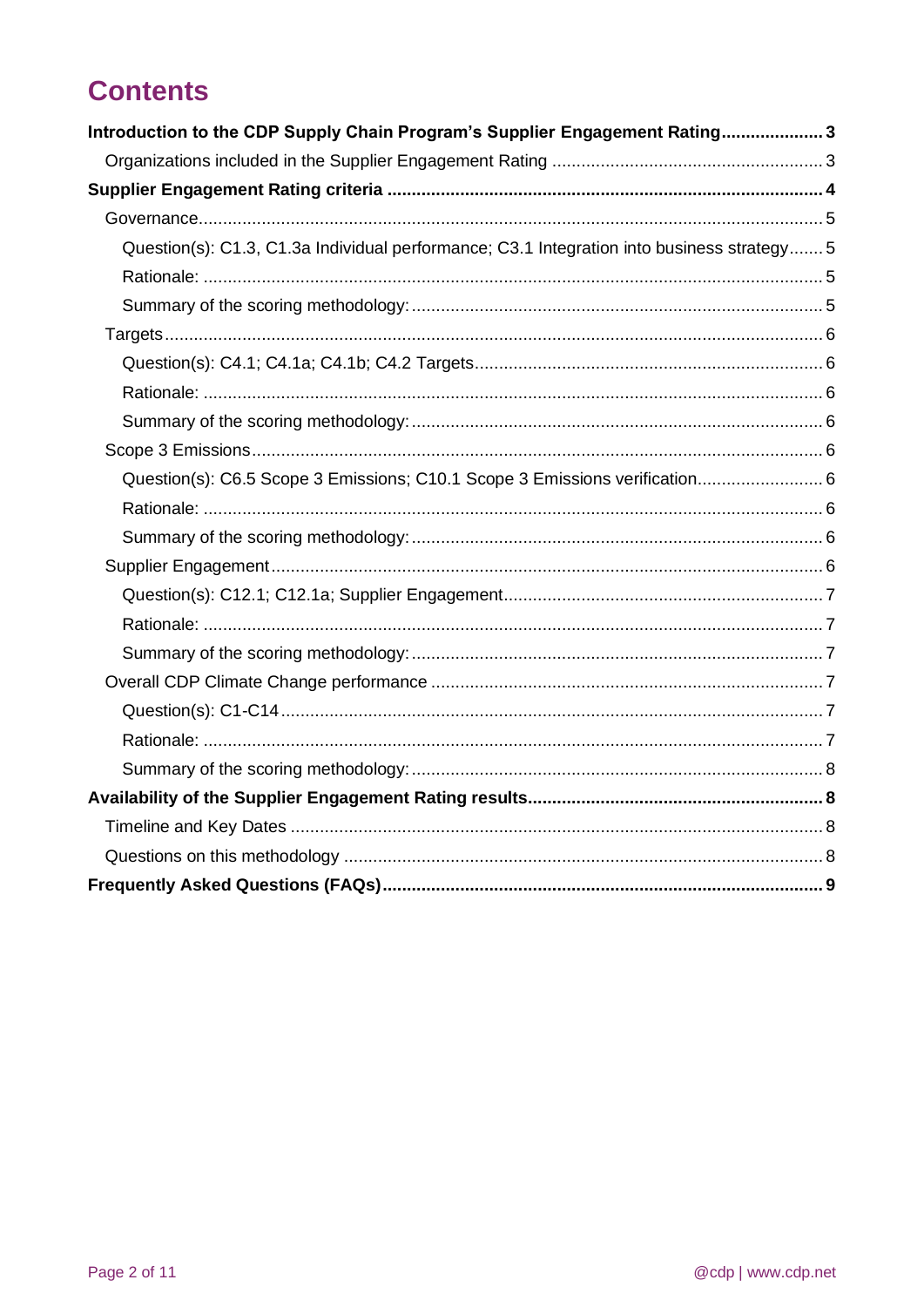# <span id="page-2-0"></span>**Introduction to the CDP Supply Chain Program's Supplier Engagement Rating**

Purchasing organizations have potential to incentivize significant environmental changes in their supply chain. However, in 2021, just 43% of organizations responding to the CDP climate change questionnaire reported that they engage with their own suppliers on GHG emissions and climate change strategies.

By establishing a system to evaluate supplier engagement practices and recognize best practice, CDP aims to increase buyer engagement to accelerate action on emissions in global supply chains. In particular, CDP seeks to address two key barriers organizations face to beginning a supplier engagement strategy:

- **Organizations don't know what best practice for sustainable supply chain management looks like.** The sheer scale of reviewing purchasing processes and creating a strategy to integrate environmental information into purchasing can be daunting, and many organizations have trouble identifying best practice upon which to base their actions.
- **Organizations don't think they get credit for supplier engagement on climate change**. CDP's experience shows that organizations will improve their performance when presented with an opportunity to gain credit for their actions. CDP will recognize and award credit for achievements of excellence to support company action and lasting improvements in management practice.

Following on from a successful pilot year, CDP learned that all participating companies in the SER consultation thought the SER helped raise their supplier engagement work. Additionally, over half used it as a tool to help shape their supplier climate profile. In 2022, CDP will release the Supplier Engagement Rating for the sixth time.

### <span id="page-2-1"></span>Organizations included in the Supplier Engagement Rating

Organizations that respond to the full version of the CDP Climate Change request from their customer(s) or investors will be evaluated on supplier engagement. Responses must be submitted by the deadline communicated by CDP, or purchase an On-Demand Score, for inclusion. Companies that disclose to the minimum version of the questionnaire in 2022 will **not** be eligible to receive a Supplier Engagement Rating.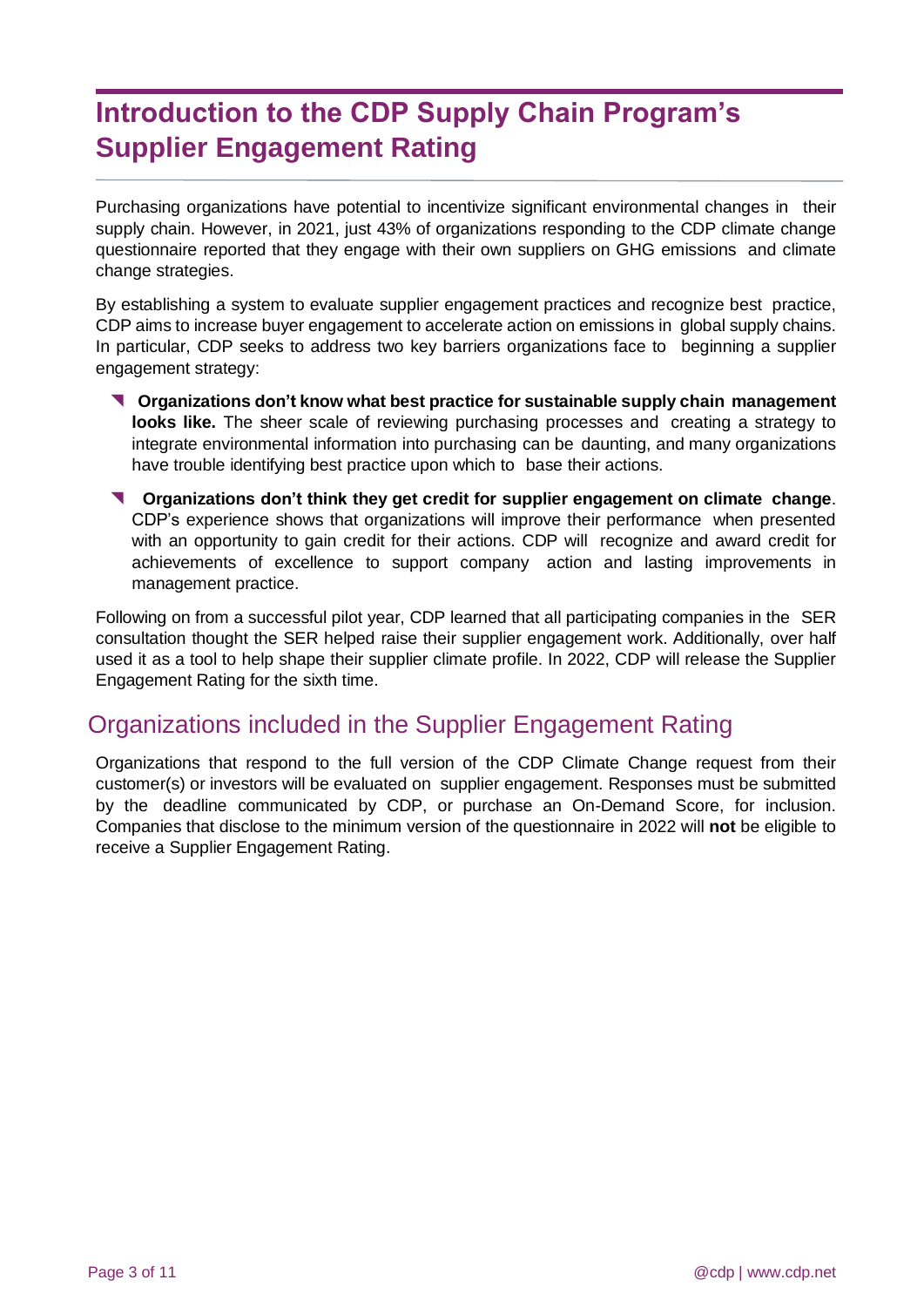# <span id="page-3-0"></span>**Supplier Engagement Rating criteria**

Organizations will be evaluated on their supplier engagement through their responses to questions in four key areas of the CDP climate change questionnaire related to governance, targets, ambition, management (Scope 3) and supplier engagement. These specific questions offer the opportunity for a company to provide details on supplier engagement in the Governance, Targets, Scope 3 Emissions, and Scope 3 Emissions (Supplier Engagement) sections of the questionnaire. In addition, an organization's overall performance across the full CDP climate change questionnaire is factored into the rating as an overall assessment of company performance on climate change. Information provided through the Forests and/or Water Security questionnaire or the additional Supply Chain Module (Climate Change/Forests/Water) are not evaluated.

#### **To achieve a rating above D, companies must report engagement with their suppliers (see**  *Scope 3 Emissions: Supplier Engagement* **for more details).**

The final SER will be determined by the overall percentage of points awarded throughout the questionnaire, with each questionnaire section weighted as part of the overall score as follows:

| <b>Scoring Category</b>                | <b>Weighting in the Supplier Engagement Rating</b> |
|----------------------------------------|----------------------------------------------------|
| Governance                             | 20%                                                |
| Targets                                | 15%                                                |
| Scope 3 Emissions Accounting           | <b>20%</b>                                         |
| Supplier Engagement                    | 35%                                                |
| Overall CDP Climate Change performance | 10%                                                |

The value of this final percentage score will be equated to a final SER using the following thresholds.

| <b>Final SER Score</b> | <b>Threshold</b> |
|------------------------|------------------|
| A                      | 76% - 100%       |
| A-                     | 66% - 75%        |
| B                      | 56% - 65%        |
| <b>B-</b>              | 41% - 55%        |
| $\mathsf{C}$           | 26% - 40%        |
| $C -$                  | 16% - 25%        |
| D                      | $9\% - 15\%$     |
| D-                     | 1% - 8%          |
| F                      | 0%               |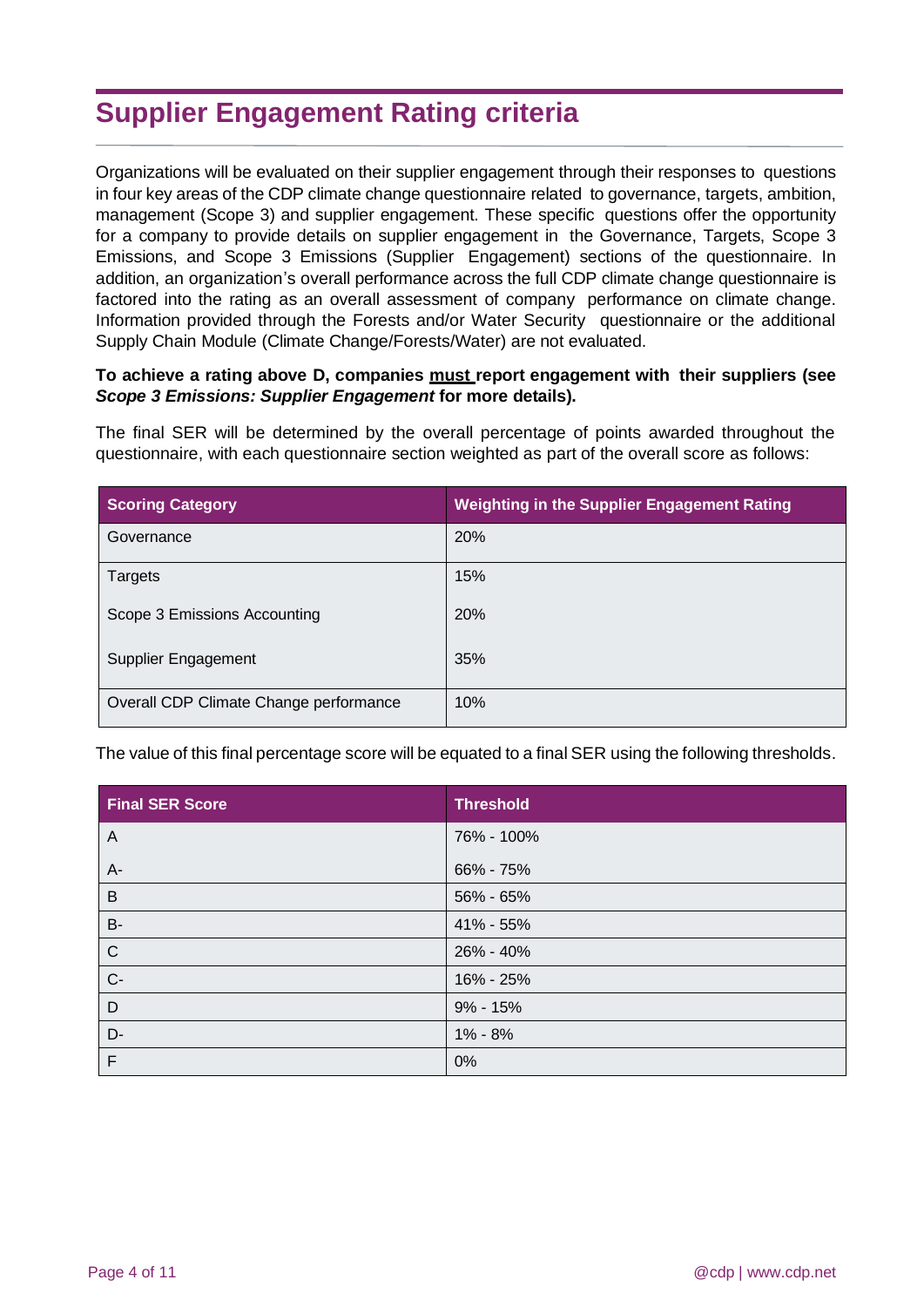To achieve SER Leaderboard status an organization must respond publicly to a request from their customer(s) and/or investor(s). CDP reserves the right to review all companies that achieve the highest scores to ensure that nothing included in the CDP response or available in the public domain calls into question the company's suitability for inclusion in the SER Leaderboard. CDP reserves the right to review data dating from the reporting year on a number of social and environmental topics related to CDP's programs and provided by the data provider RepRisk.

The scoring methodology is outlined by scoring category in further detail below, including a list of the relevant CDP questions and the rationale and summary methodology for each section. *Please refer to the CDP 2022 Supplier Engagement Rating Methodology document on the [CDP guidance](https://www.cdp.net/en/guidance/guidance-for-companies) [page](https://www.cdp.net/en/guidance/guidance-for-companies) for a detailed breakdown of the scoring methodology, including point values for each question.*

### <span id="page-4-0"></span>Governance

#### <span id="page-4-1"></span>**Question(s): C1.3, C1.3a Individual performance; C3.1 Integration into business strategy**

- *C1.3a Provide further details on the incentives provided for the management of climate-related issues (do not include the names of individuals).*
- *C3.1 Does your organization's strategy include a transition plan that aligns with a 1.5°C world?*

#### <span id="page-4-2"></span>**Rationale:**

Whether an organization provides staff incentives for supplier engagement is a simple indicator of the internal importance placed on company's approach to managing climate change in their supply chain.

Developing a climate transition plan provides certainty that a company is aligning its sourcing priorities and supply chain to long-term climate goals and that its business model will continue to be relevant in a net-zero carbon economy.

#### <span id="page-4-3"></span>**Summary of the scoring methodology:**

Points are awarded for reporting details on incentives related to supplier engagement on climate change. Full points are awarded for reporting monetary rewards and partial points are awarded for reporting other benefits related to the following:

- Buyers/purchasers or all employees are entitled to receive benefits for the management of climate change issues;
- Chief Purchasing Officer or Chief Financial Officer are entitled to receive benefits for the management of climate change issues;
- Incentivized performance indicators for environmental criteria included in purchases and/or supply chain engagement.

<span id="page-4-4"></span>Full points are awarded for developing a transition plan within the next two years and already having a transition plan that aligns with a 1.5 $\degree$ C world. Partial points are awarded for not planning to develop a transition plan in the next two years if the organizations strategy have been influenced by climaterelated risks and opportunities. No points are awarded for a strategy that has not been influenced by climate-related risks and opportunities.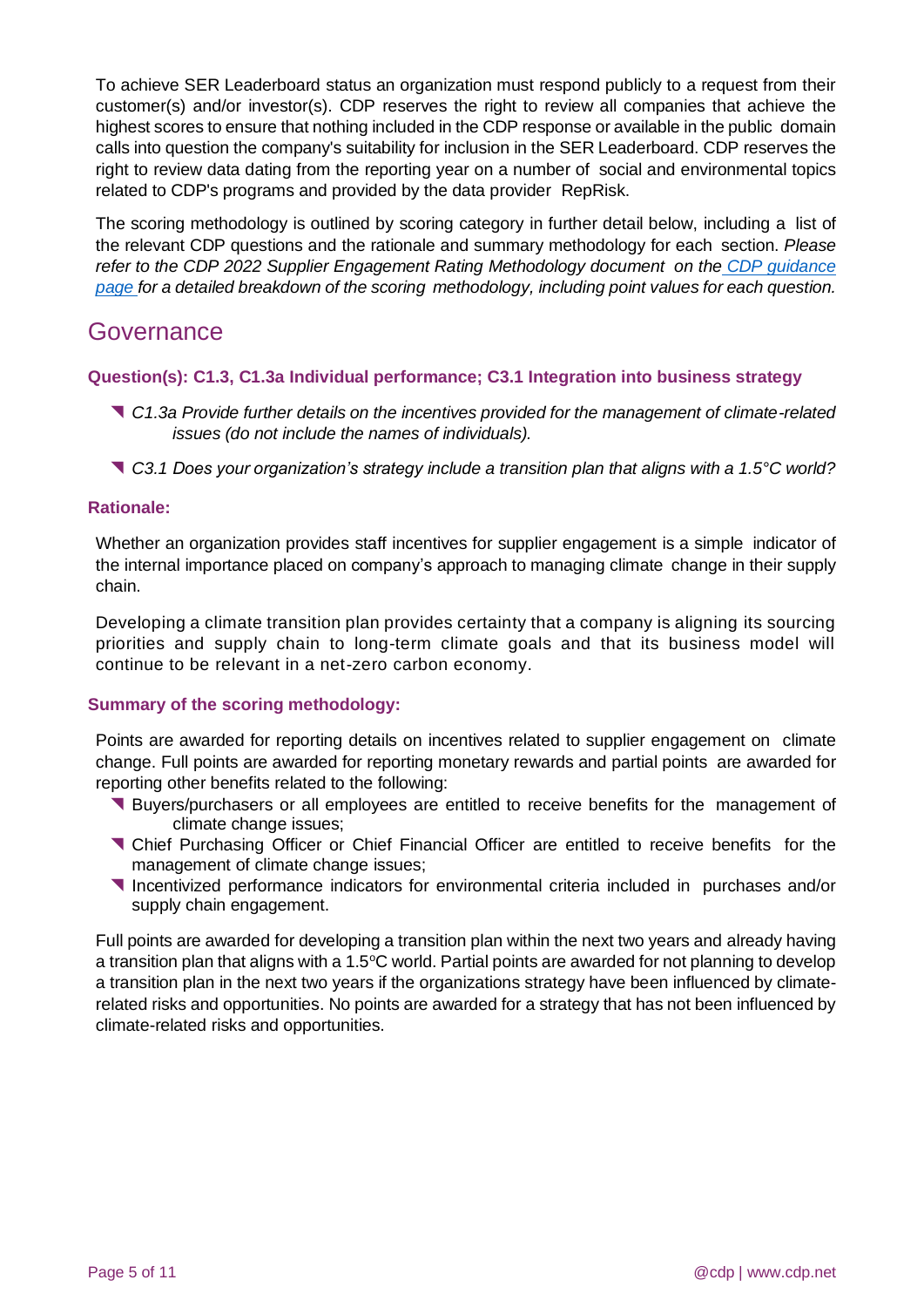## **Targets**

#### <span id="page-5-0"></span>**Question(s): C4.1; C4.1a; C4.1b; C4.2; C4.2b**

- *C4.1a Provide details of your absolute emissions target(s) and progress made against those targets;*
- *C4.1b Provide details of your emissions intensity target(s) and progress made against those target(s).*
- *C4.2b Provide details of any other climate-related targets, including methane reduction targets.*

#### <span id="page-5-1"></span>**Rationale:**

Companies that establish an upstream Scope 3 emissions reduction target along with a supplier engagement target demonstrate awareness of emissions in their supply chain.

#### <span id="page-5-2"></span>**Summary of the scoring methodology:**

Points are awarded based on the details reported for absolute or intensity targets as follows.

- **Both absolute and intensity targets that have been approved by the Science Based Targets** Initiative will be awarded points. Alternatively, absolute targets that meet CDP Leadership scoring criteria will be awarded points.
- **Points are also awarded for reporting absolute or intensity targets regarding "Scope 3:** Purchased goods & services".
- **T** Partial points are awarded for reporting absolute or intensity targets in any other upstream category.
- Points are awarded for reporting an additional climate related target of the type 'Engaging with suppliers'.

### <span id="page-5-3"></span>Scope 3 Emissions

#### <span id="page-5-4"></span>**Question(s): C6.5 Scope 3 Emissions**

 *C6.5 Account for your organization's Scope 3 emissions, disclosing and explaining any exclusions.*

#### <span id="page-5-5"></span>**Rationale:**

Reporting upstream Scope 3 emissions demonstrates an organization's ability to measure the climate change-related impact of their supply chain.

#### <span id="page-5-6"></span>**Summary of the scoring methodology:**

Points are awarded for each category of evaluated and reported Scope 3 emissions (upstream). The scoring criteria for this question are the same as for the general CDP climate change Scope 3 scoring criteria, with one important differentiation – a company can only achieve full points for 'Purchased Goods and Services' if the category is reported as 'Relevant, calculated' and both 'Metric tonnes CO2e'and 'Methodology' are completed.

#### <span id="page-5-7"></span>**Question(s): C10.1 Scope 3 Emissions verification**

 *Provide further details of the verification/assurance undertaken for your Scope 3 emissions and attach the relevant statements.*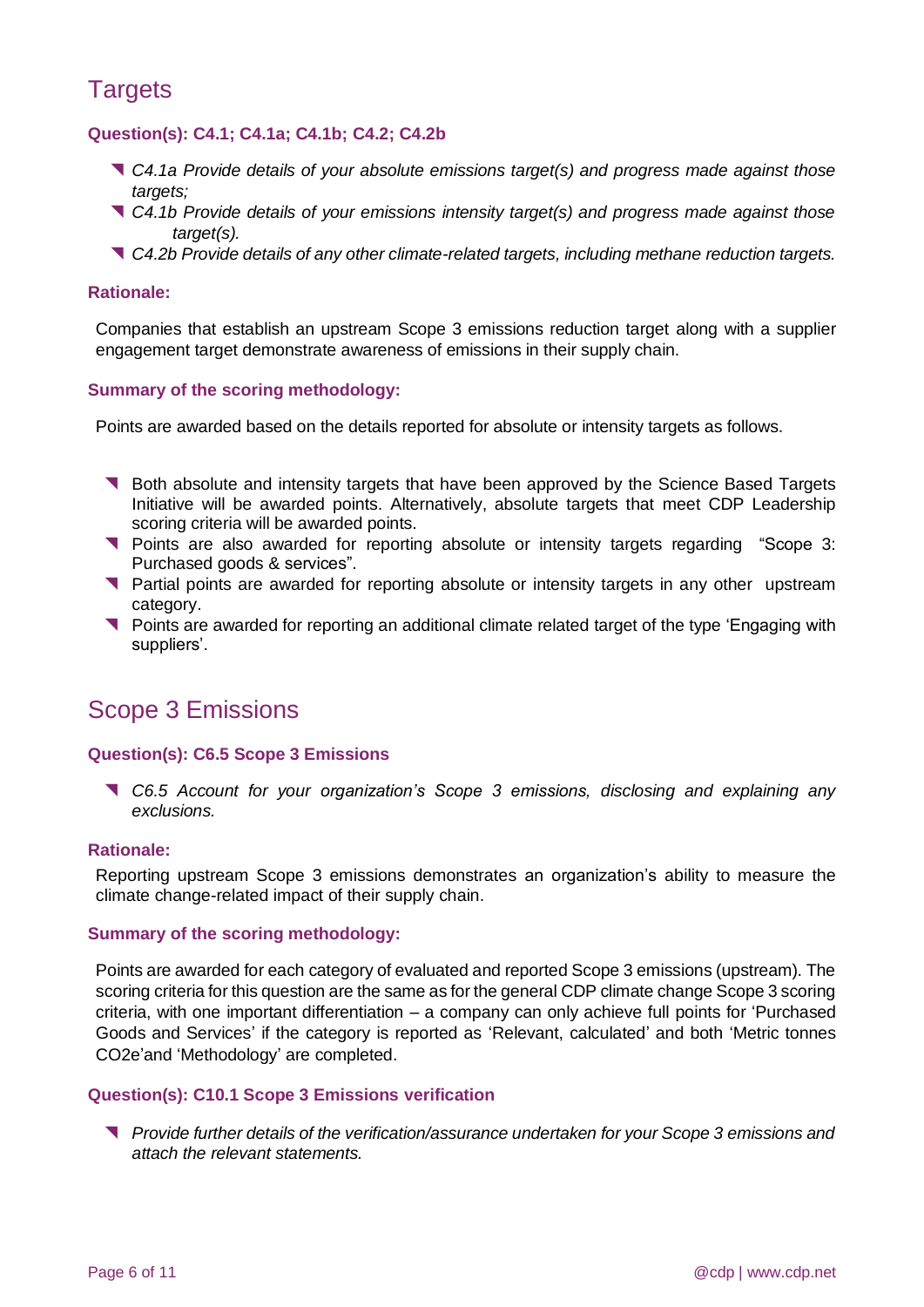#### **Rationale:**

Third party verification of Scope 3 data indicates that an organization has reported accurate scope 3 emissions data. providing confidence in an organization's ability to measure the climate changerelated impact of their supply chain.

#### **Summary of the scoring methodology:**

Points are awarded if for Scope 3 emissions there is third-party verification, or an assurance process is in place. No points are awarded if there is no third-party verification or assurance process in place or in there is no emissions data provided.

### Supplier Engagement

#### <span id="page-6-0"></span>**Question(s): C12.1; C12.1a; Supplier Engagement**

- *C12.1 Do you engage with your value chain on climate-related issues?*
- *C12.1a Provide details of your climate-related supplier engagement strategy.*

#### <span id="page-6-1"></span>**Rationale:**

Through these questions, organizations are able to demonstrate the comprehensiveness and impact of their supplier engagement strategy in deeper context.

#### <span id="page-6-2"></span>**Summary of the scoring methodology:**

To achieve a rating above D companies must indicate they engage with suppliers in C12.1. Points will be awarded as follows for reporting details on supplier engagement.

- Points are awarded for reporting the number of suppliers that your company engages with and for reporting the proportion of your total spend or Scope 3 emissions that the suppliers represent
- The SER awards points based on the type of engagement reported, and its associated percentage of spend or percentage of Scope 3 emissions covered. The type of engagement is judged on a maturity spectrum where points will be limited in relation to spend:

| <b>Spend or Scope 3</b><br>emissions | Information collection<br><b>OR</b><br><b>Engagement &amp; incentivization</b> | Innovation & collaboration |
|--------------------------------------|--------------------------------------------------------------------------------|----------------------------|
| $\mathbf{0\%}$                       | 0/8                                                                            | 0/8                        |
| 1-39% or 1-49%*                      | 4/8                                                                            | 6/8                        |
| 40-100% or 50-100%*                  | 8/8                                                                            | 8/8                        |

*\* The 1-49% and 50-100% bands apply only to the category 'Information collection'.*

### <span id="page-6-3"></span>Overall CDP Climate Change performance

#### <span id="page-6-4"></span>**Question(s): C1-C14**

#### <span id="page-6-5"></span>**Rationale:**

Organizations that demonstrate strong management over their own overall climate change impacts will be best placed to show leadership when engaging with suppliers.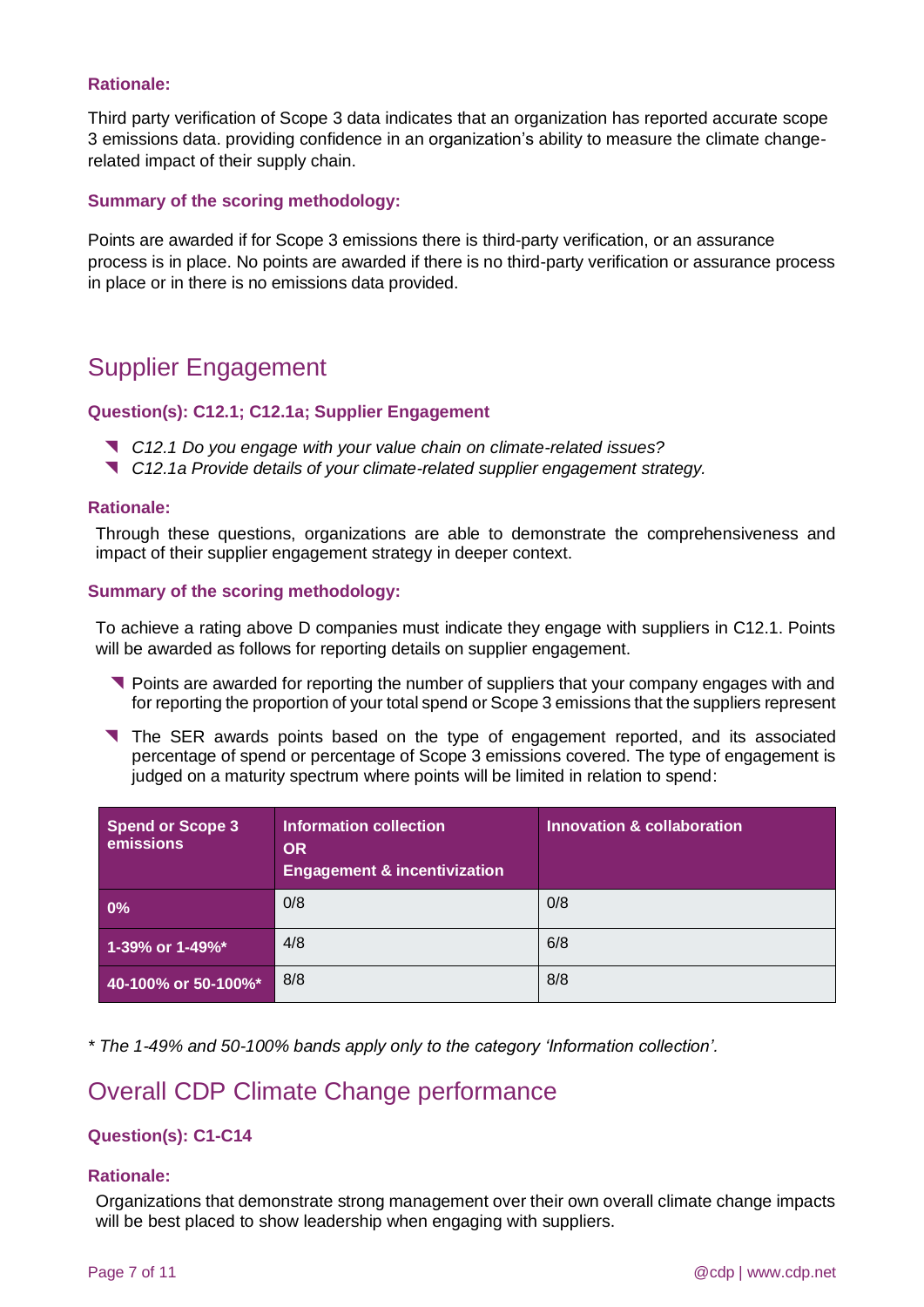#### <span id="page-7-0"></span>**Summary of the scoring methodology:**

Points are awarded based on the overall CDP Climate Change score awarded to an organization.

| <b>CDP</b><br>score \ | A     | ÆJ   | в    | $B -$ | ⌒<br>v | <b>C-</b> |      | D-   | Е |
|-----------------------|-------|------|------|-------|--------|-----------|------|------|---|
| <b>Points</b>         | 10/10 | 9/10 | 6/10 | 5/10  | 4/10   | 3/10      | 2/10 | 1/10 | 0 |

# <span id="page-7-1"></span>**Availability of the Supplier Engagement Rating results**

Companies that are requested by their customer(s) and/or investor(s) and disclose to the 2022 Climate Change questionnaire will be assessed on their supplier engagement and receive feedback on their rating in early 2022.

The rating will be represented in the form of a letter band, in line with other CDP scoring and rating systems. Per CDP policy, ratings will not be shared publicly\* and will only be provided to the disclosing company and their requesting customer(s). Ratings will be provided to the disclosing company in the form of an email from CDP to the individual that submitted the CDP response.

#### **\*Exception: Leaders**

Companies that meet leadership criteria through the Supplier Engagement Rating will be highlighted as leaders in the annual CDP Supply Chain report. Leaders will be provided with materials to help highlight their achievement, including a CDP badge of recognition.

### <span id="page-7-2"></span>Timeline and Key Dates

The timeline for the 2022 Supplier Engagement Rating system and the dates for scheduled announcements are as follows:

| <b>Activity</b>                                                                | <b>Timing</b>                   |
|--------------------------------------------------------------------------------|---------------------------------|
| Supplier Engagement Rating methodology published on<br>the CDP website         | <b>April 2022</b>               |
| <b>CDP</b><br>companies with<br>evaluation of<br>Engagement Rating methodology | Supplier   July – December 2022 |
| Leader recognition in annual CDP Supply Chain report<br>and events             | <b>Early 2023</b>               |

### <span id="page-7-3"></span>Questions on this methodology

Please contact [respond@cdp.net](mailto:respond@cdp.net) for questions about this methodology.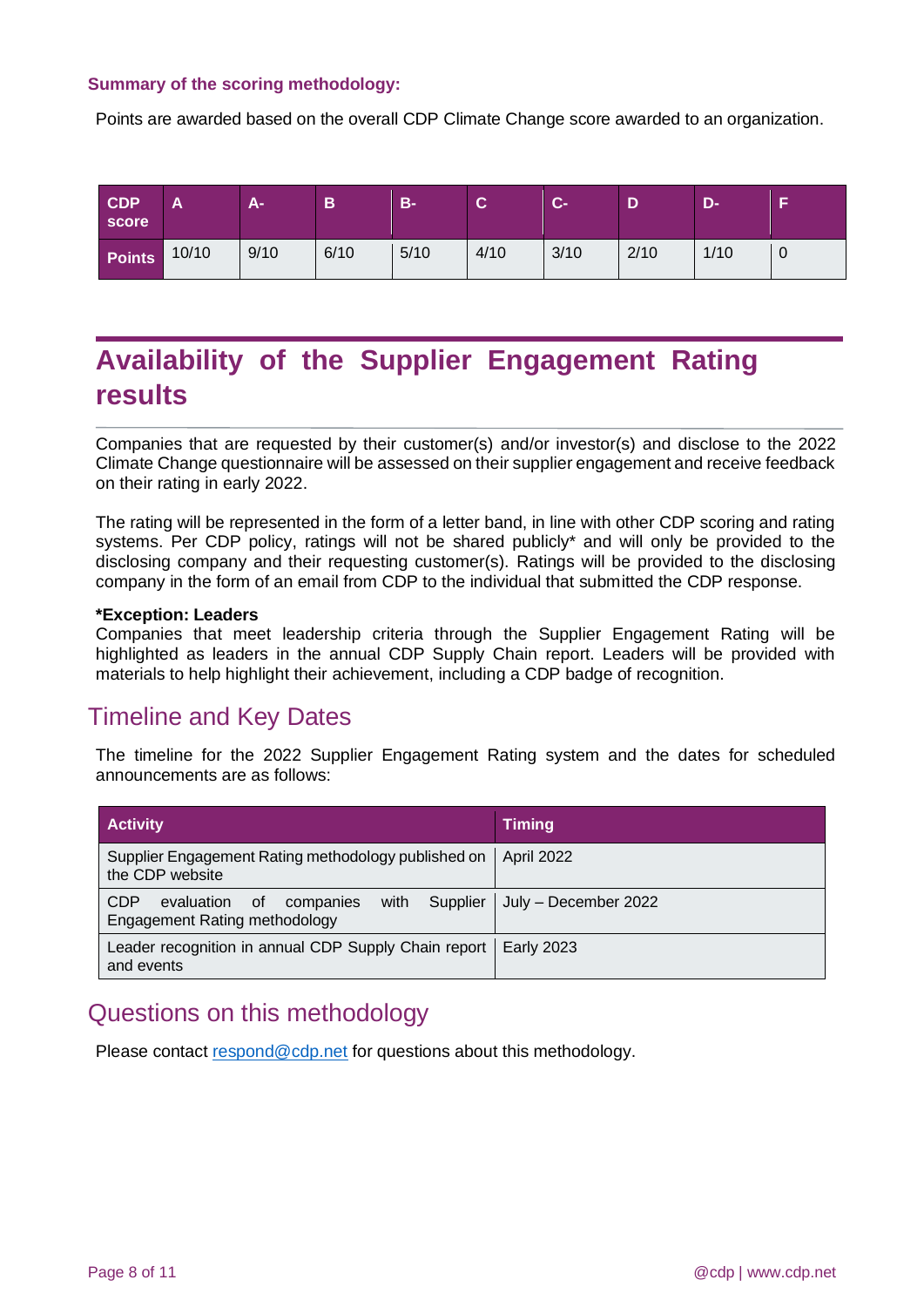# <span id="page-8-0"></span>**Frequently Asked Questions (FAQs)**

#### **What is the CDP Supplier Engagement Rating (SER)?**

An organization's average upstream emissions are around 5.5 times greater than their direct operations. Because of this, organizations have much greater potential to reduce global emissions by influencing their supply chains.

The SER is a letter grade that indicates how effectively companies are engaging their suppliers on climate change. You can see a list of 2021 [SER leaders on our website](https://www.cdp.net/en/research/global-reports/engaging-the-chain) along with the Supply Chain report which showcases best practice on supplier engagement.

#### **How is the SER calculated?**

CDP assesses performance on supplier engagement using a company's response to selected questions on governance, targets, scope 3 emissions, and value chain engagement in the CDP Climate Change questionnaire. The 2022 SER methodology is available on our [guidance page](https://www.cdp.net/en/guidance/guidance-for-companies) along with other CDP scoring methodologies.

#### **Does CDP publish SERs?**

SERs are private and will not be published on CDP's website or in any reports, unless a company receives an A. They will be made available to companies via email and their corporate dashboard. SERs based on responses submitted in 2022, will not be shared with requesting investors, but will be shared with requesting customers if submitted to them. Companies responding to investors for the first time can choose to make their scores private and to not be included in the SER Leaderboard if they achieve an A.

#### **Do companies need to complete a separate questionnaire/answer additional questions to be assessed for the SER?**

No. CDP uses a company's existing response to the CDP Climate Change questionnaire to assess selected questions on governance, targets, scope 3 emissions, and value chain engagement. The SER methodology is available on CDP's guidance page.

#### **Who receives a SER?**

CDP provides a Supplier Engagement Rating (SER) to all companies who respond to the full version of CDP's Climate Change questionnaire, in addition to the Climate Change score. To be eligible companies must respond by the deadline. Companies who respond to the minimum version of the questionnaire are not eligible. CDP Supply Chain members and companies who responded to customer requests, have been receiving the SER since 2016. Since 2019, CDP expanded this rating to included companies also requested by investors only.

#### **Why did CDP expand the rating to companies only requested by investors?**

The SER was driven by demand from purchasing organizations (CDP supply chain members) for a greater understanding of best practice on supplier engagement and for visibility of how effectively their engagement with suppliers is being cascaded further into their supply chain. As such, the SER was initially applied to CDP Supply Chain members and companies who responded to customer requests. However, because an organization's average upstream emissions are around 5.5 times greater than their direct operations and organizations have much greater potential to reduce global emissions by influencing their supply chains, this rating is a useful indicator for all companies responding to the CDP Climate Change questionnaire.

#### **Where can companies find their SER?**

SERs are emailed to the main user of the CDP Climate Change response. SERs will be displayed on the "scores and responses" section of the corporate dashboard.

#### **When will companies get their SER?**

You can [view CDP's 2022](https://www.cdp.net/en/companies-discloser/how-to-disclose-as-a-company#info) timeline on our website.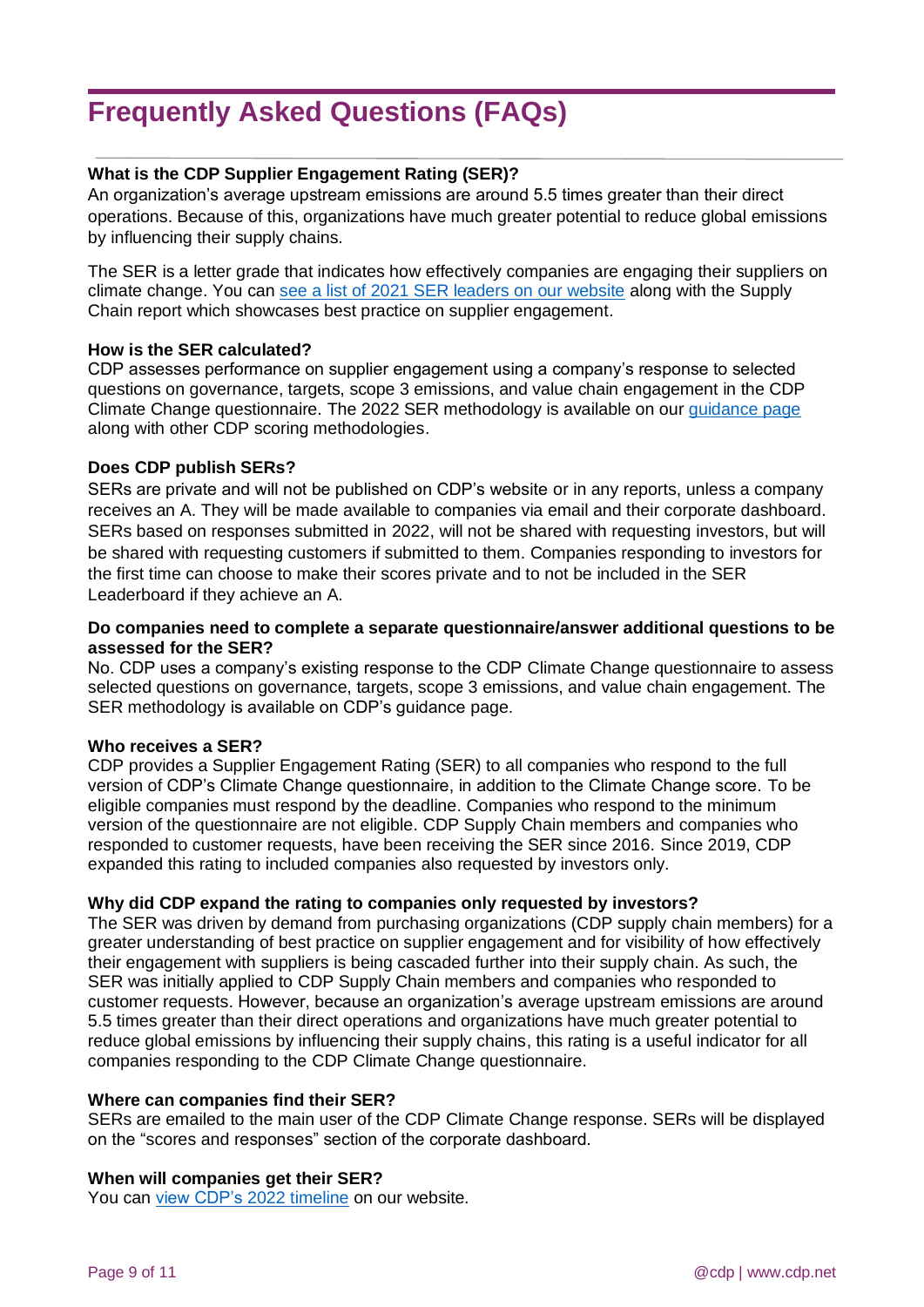#### **Are SERs shared with investors?**

SERs based on responses submitted in 2022 will not be shared with requesting investors.

#### **Are SERs shared with customers?**

SERs will be shared with requesting customers (CDP supply chain members) if a company submits to them.

#### **How is the SER used?**

Supply Chain members use it to identify best practice in supplier engagement and to see how effectively they and their suppliers are cascading action on climate change into their supply chains. Companies use it to see how effective their own supplier engagement is. The SER Leaderboard highlights companies who achieve an A rating so companies can see what best practice looks like.

#### **How long has the SER been going?**

The SER was introduced in 2016, based on 2015 responses to the CDP supply chain climate questionnaire (now known as the CDP Climate Change questionnaire as requested by customers). CDP Supply Chain members and companies who responded to customer requests have been receiving the SER since 2016. Since 2019, CDP expanded this rating to companies also requested by investors only.

### **Does the SER affect my CDP Climate Change score?**

No.

#### **Does my CDP Climate Change score affect my SER?**

Yes. The overall CDP Climate Change score is part of the SER assessment criteria. See the SER methodology for more information.

#### **How do companies get feedback on their SER?**

A SER report is available for all companies on their dashboard (this is not available for companies only requested by investors prior to 2019).

#### **Why can companies get a different score for their value chain engagement category in the CDP Climate Change scoring methodology to the SER?**

The CDP Climate Change score - and its categories – are not comparable to the SER. The value chain engagement section within the CDP climate change score focuses on the answers to questions C12 – on both upstream and downstream value chain engagement. The SER focuses on upstream only using answers not just on C12, but also on other areas such as governance and the overall CDP score. The reason for this difference is because of the purposes and aims of each score. The value chain engagement section category score concentrates on a company's upstream and downstream value chain strategy as part of the wider CDP Climate Change methodology – it is one part of wider indicators used to inform stakeholders, and benchmark companies on their overall approach to managing climate change. However the SER is developed to highlight supplier engagement leaders and help companies benchmark their impact on cascading action to their supply chain and necessarily must include an element of a company's wider approach to climate change, in order to cascade this action effectively. The SER was created partly because the CDP Climate Change score doesn't provide companies with a communicable score about their supplier engagement achievements, and therefore does not enable recognition of the work companies are specifically doing to tackle supply chain emissions, which are on average 5.5 times more than those from direct operations. The SER methodology is also still in its infancy, compared to the more mature CDP Climate Change methodology – many companies are still not taking the action needed beyond their direct operations and so the methodology to identify SER leaders is much simpler, though like the other CDP methodologies we plan to modify and tighten the SER methodology over time to meet the needs of its users and drive the appropriate corporate behaviours.